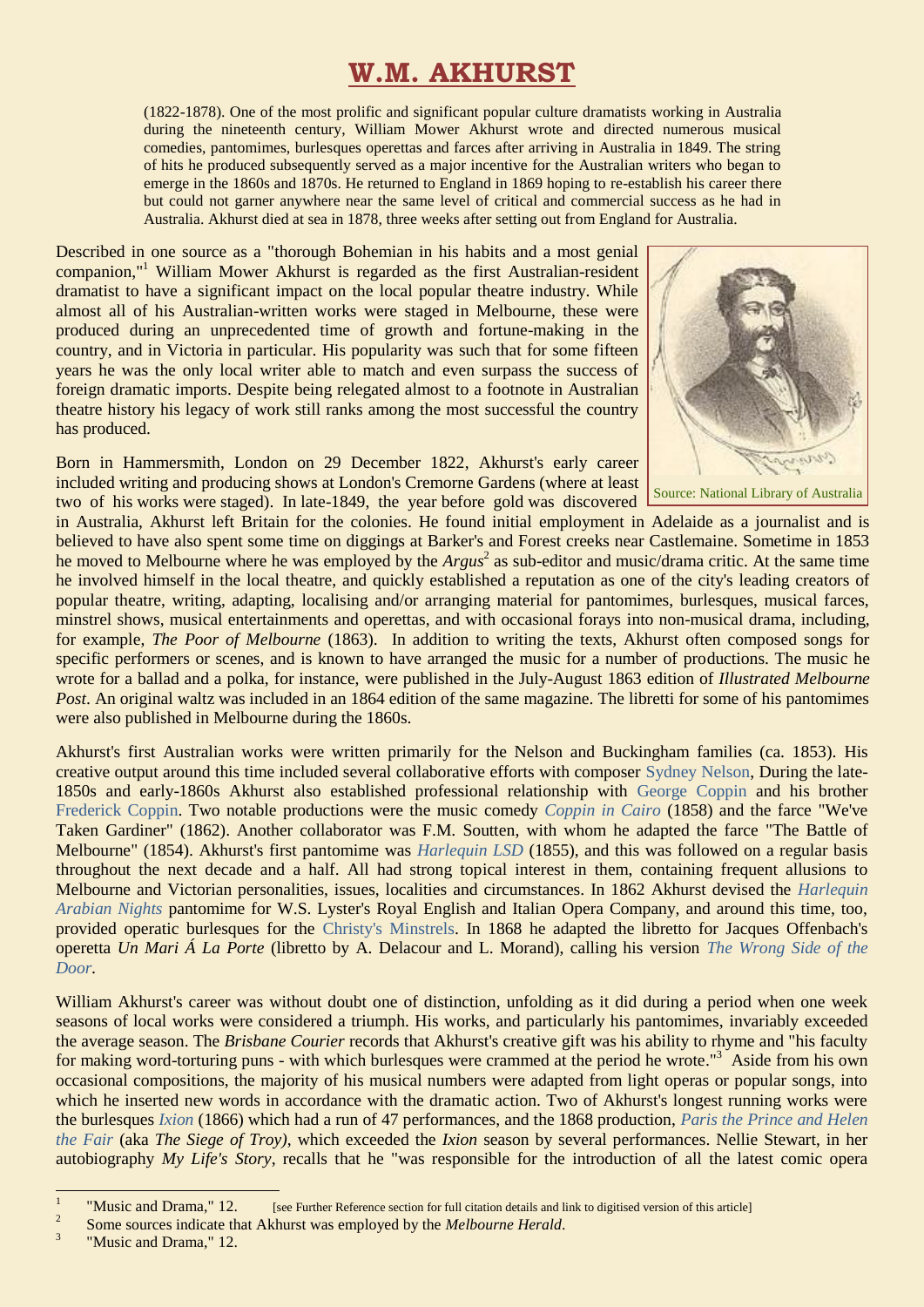successes from Paris and London into The Siege of Troy long before the operas were staged in Australia [and that] the music of The Grand Duchess was used, almost in its entirety in his [1868] burlesque of King Arthur."<sup>4</sup> Several of Akhurst's works were also adapted by other local writers and producers, including two versions of The House that Jack Built (1869) - these being Jack Sydney (1871) and Jack Brisbane (1878) - and Harlequin Jack Sheppard (1869), staged as Sambodom and Pompedom's Dream that same year by Weston and Hussey. One of his final successes in Australia was *The Battle of Hastings* (1869), which some theatre historians have suggest helped firmly establish the popularity of extravaganzas in Melbourne.

> The images on this page

are courtesy of the **National** Library of

Australia.



# The House That Jack Built; HARLEQUIN PROGRESS,

AND THE

Love's Laughs, Laments and Labors.

 $O<sub>F</sub>$ **JACK MELBOURNE,** AND LITTLE VICTORIA.

A FAIRY EXTRAVAGANZA OPENING TO FANTOMIME, BY W. M. AKHURST. Seige of Troy," " King Arthur," " Battle of Hastings,"<br>" Robinson Crusoe," &c. &c.

THE PROPERTY OF THE MANAGERS, BY WHOM ALL RIGHTS

inced at the Theatre Royal, Melbourne, December, 1869, under the Management of Messrs. Harwood, Stewart, Hennings & Coppin.

**Melbourne:** H. CORDELL, PRINTER, 30, FLINDERS LANE WEST. DUO PIQUAN AS SUNG BY MISS M  $200$ 

#### THE HAISTRATED MELBOURNE POST ACACIA WALTZ: 车铁的

 $\left| \cdot \right|$  $22,11$  $\rho_{\text{max}} = 11.11^{-11}$  $\mathbf{H}_1^{\text{H}}$  ,  $\mathbf{H}_2^{\text{H}}$  ,  $\mathbf{H}_3^{\text{H}}$  ,  $\mathbf{H}_4^{\text{H}}$  ,  $\mathbf{H}_5^{\text{H}}$ Trunners light for the a اللوا فملوح وأنوائ في في فلو والمؤون في الموافقة ونود  $\left\| \frac{1}{2} \left( \frac{1}{2} \right)^{\frac{1}{2}} + \frac{1}{2} \left( \frac{1}{2} \right)^{\frac{1}{2}} + \frac{1}{2} \left( \frac{1}{2} \right)^{\frac{1}{2}} + \frac{1}{2} \left( \frac{1}{2} \right)^{\frac{1}{2}} + \frac{1}{2} \left( \frac{1}{2} \right)^{\frac{1}{2}} + \frac{1}{2} \left( \frac{1}{2} \right)^{\frac{1}{2}} + \frac{1}{2} \left( \frac{1}{2} \right)^{\frac{1}{2}} + \frac{1}{2} \left( \frac{1}{2} \right)^$  $\sqrt{3}$  and  $\sqrt{3}$  and  $\sqrt{3}$  and  $\sqrt{3}$  and  $\sqrt{3}$  and  $\sqrt{3}$  and  $\sqrt{3}$  and  $\sqrt{3}$  and  $\sqrt{3}$  and  $\sqrt{3}$  and  $\sqrt{3}$  and  $\sqrt{3}$  and  $\sqrt{3}$  and  $\sqrt{3}$  and  $\sqrt{3}$  and  $\sqrt{3}$  and  $\sqrt{3}$  and  $\sqrt{3}$  and  $\sqrt{3$ بَالْبَيْرِانْشْ وَالْقَرْبَةَ فَيَرْتَشْ وَالْقَرْبَةَ فَالْقَرْبَةِ وَالْمُرْسَوْنَ وَالْمُرْ المليل فلوقوا والمنافس والمنافي والمنامون

al Library of Australi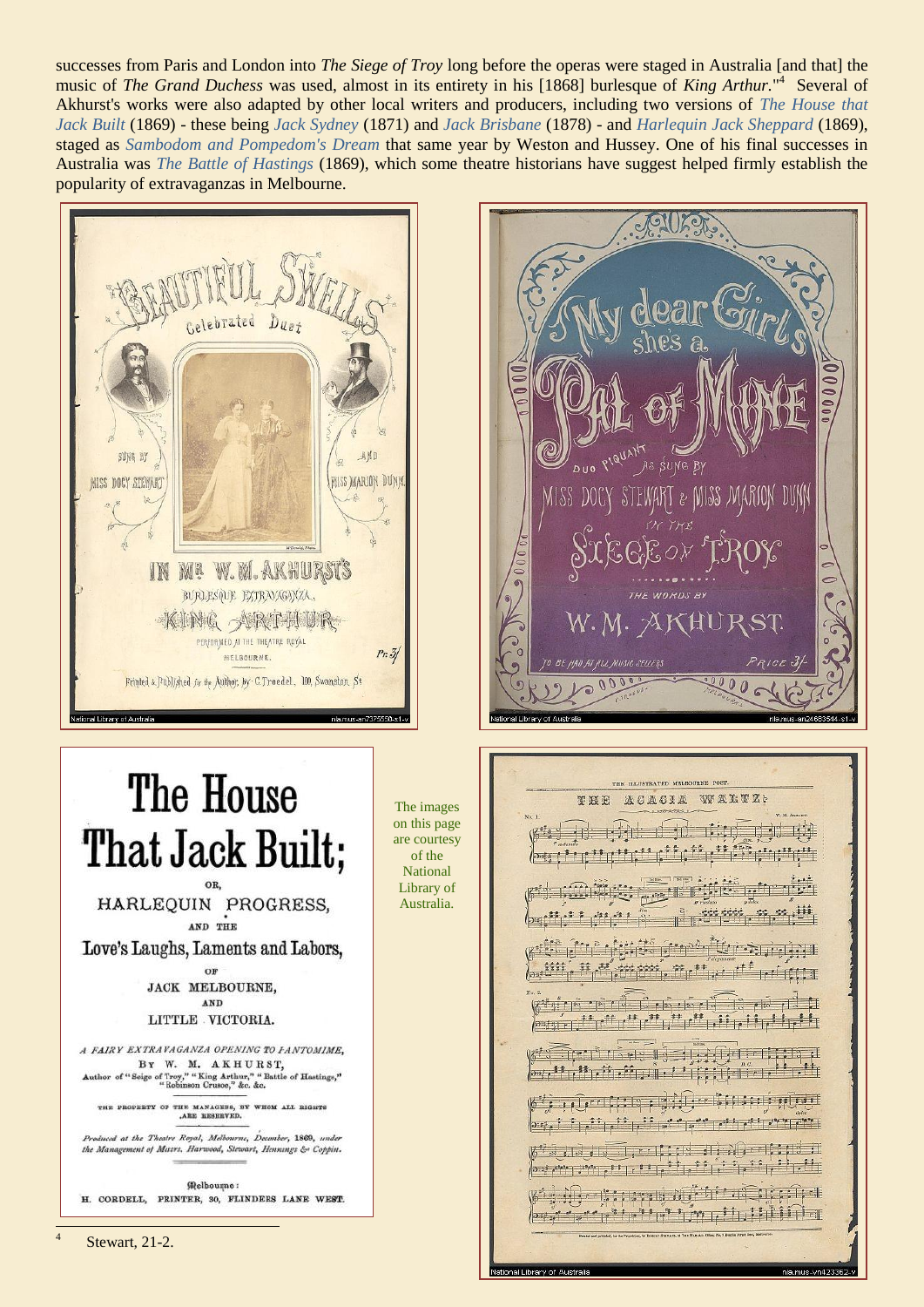In 1869 Akhurst returned to Britain where he wrote a number of works for Astley's Amphitheatre, the Pavilion and the Elephant and Castle Theatre - including at least nine pantomimes, four dramas, two extravaganzas, one burlesque and several equestrian spectacles for Lord George Sanger (Astley's Theatre). One of these, an extravaganza entitled *[To the](https://ozvta.com/1870s/)  [Green Isles Direct](https://ozvta.com/1870s/)* (1874) which he adapted from Lecoq's 1872 opera *Les Cents Vierges*, was staged in London on 25 May 1874. The following year it was accepted for production in Australia by W.S. Lyster and Henry Bracy - but retitled *Les Cent Vierges (The One Hundred Virgins)*. Akhurst's London productions were not as well received as they had been in Australia, however. With his health gradually deteriorating, and with the success he had received in Australia most likely playing on his mind, Akhurst decided to return to Melbourne in the hope he might recapture the success he had attained there. However, on 6 June 1878 while three weeks out to sea aboard the S.S. Patriarch, he collapsed and died of apparent brain paralysis. His wife, Ellen, returned to Australia and spent the remainder of her life living in Melbourne. She died at St Kilda on 12 August 1915.

### **MUSIC THEATRE WORKS**

- **1853:** *The Ladies Prerogative* [musical farce]  *Quiet Colonial* [musical entertainment] *Romance and Reality* [musical entertainment]
- **1854**: *The Rights of Women* [burletta]
- **1855:** *Rolla of Ours* [burlesque] *The Mirror of Beauty* [burlesque] *Harlequin LSD* [pantomime]
- **1856:** *Troubles of Matrimony* [entertainment] *Multiplication is Vexation, Division is a Bad* [pantomime]
- **1857:** *The Fall of Sebastopol* [play with music] *Harlequin Whittington and His Cat* [pantomime]
- **1858:** *Coppin in Cairo* [comic play with music] *Harlequin Robin Hood* [pantomime]
- **1859:** *Yellow Dwarf* [burlesque]
- **1860:** *The Nymph of Lurlyburg* [burlesque] *The Forty Thieves* [burlesque]
- **1861:** *Little Jack Horner, The Original Hero of the* **Corner** [pantomime] *The Queen of Beauty Who Had a Fight with the Genii* [burlesque] • *Harlequin Valentine and Orson* [pantomime]
- **1862:** *Harlequin Arabian Knights* [pantomime]
- **1864:** *The Last of the Ogres* [burlesque]
- **1865:** *Massaniello* [burlesque] *Faust M.D.* [burlesque] *Harlequin Baron Munchausen* [pantomime]
- **1866:** *L'Africaine* [burlesque] *Maritana* [burlesque] *Ixion* [burlesque] *Gulliver on His Travels* [pantomime]
- **1867:** *Tom Tom the Piper's Son and Mary Mary Quite Contrary* [pantomime]
- **1868:** *Paris the Prince and Helen the Fair* (aka THE SIEGE OF TROY) [burlesque] *King Arthur* [burlesque] *The Wrong Side of the Door* [operetta] • *Harlequin Robinson Crusoe* [pantomime]
- **1869:** *The Battle of Hastings* [burlesque] *Harlequin Jack Sheppard* [pantomime] *The House that Jack Built* [pantomime]
- **1874:** *To the Green Isles Direct* (aka *Les Cent Vierges*) [opera bouffe]

#### **FURTHER REFERENCE**

["Akhurst Memorial Benefit.](https://trove.nla.gov.au/newspaper/article/5923970)" *Argus* (Melbourne) 9 Dec. 1878, 6.

- Bebbington, Warren, ed. *Oxford Companion to Australian Music*. Melbourne: Oxford UP, 1997, 18.
- Djubal, Clay. ["Akhurst, W.M..](http://www.austlit.edu.au/run?ex=ShowAgent&agentId=A-%28l)" *AustLit* (2006). [sighted 16/09/2018]
- Fotheringham, Richard, ed. *Australian Plays for the Colonial Stage: 1834-1899*. St Lucia, Brisbane: U of Queensland P, 2004.
- Harvey, Judith [Akhurst], and Philip Renfree. *From an Acorn to a Family Tree: The Family History of William Mower Akhurst*. Australia: P. Renfree, ca. 2010.
- Irvin, Eric. *Dictionary of Australian Theatre 1788-1914*. Sydney: Hale and Iremonger, 1985, 25.
- --- "Nineteenth-Century English Dramatists in Australia." *Theatre Notebook* 30.1 1976, 26.
- Kelly, Veronica. *Companion to Theatre in Australia*. Eds. Philip Parsons and Victoria Chance. Sydney: Currency, 1995, 35.
- Love, Harold, ed. *Australian Stage: A Documentary, The*. Sydney: U of NSW P, 1984, 68-70.
- Martin, A. Patchett. ["William Mower Akhurst.](https://trove.nla.gov.au/newspaper/article/246220408)" *Herald* (Melbourne) 23 Nov. 1878, 3.
- ["Music and Drama.](https://trove.nla.gov.au/newspaper/page/1587230)" *Brisbane Courier* 4 Sept. 1915, 12.
- Phipson, J. Bond. Letter. ["Death of William Mower Akhurst.](https://trove.nla.gov.au/newspaper/article/29605792)" *South Australian Advertiser* (Adelaide) 22 Aug. 1878, 5.
- Richardson, Paul. "Harlequin in the Antipodes." *Southerly* 42.2 1982, 212-20.
- Stewart, Nellie. *My Life's Story*. Sydney: John Sands, 1923, 21-2.
- Wilde, William H, Joy Hooton and Barry Andrews, eds. *Oxford Companion to Australian Literature*. Melbourne: Oxford UP, 1994, 23-24.
- Williams, Margaret. *Australia on the Popular Stage*. Melbourne: Oxford UP, 1983, 60-7.